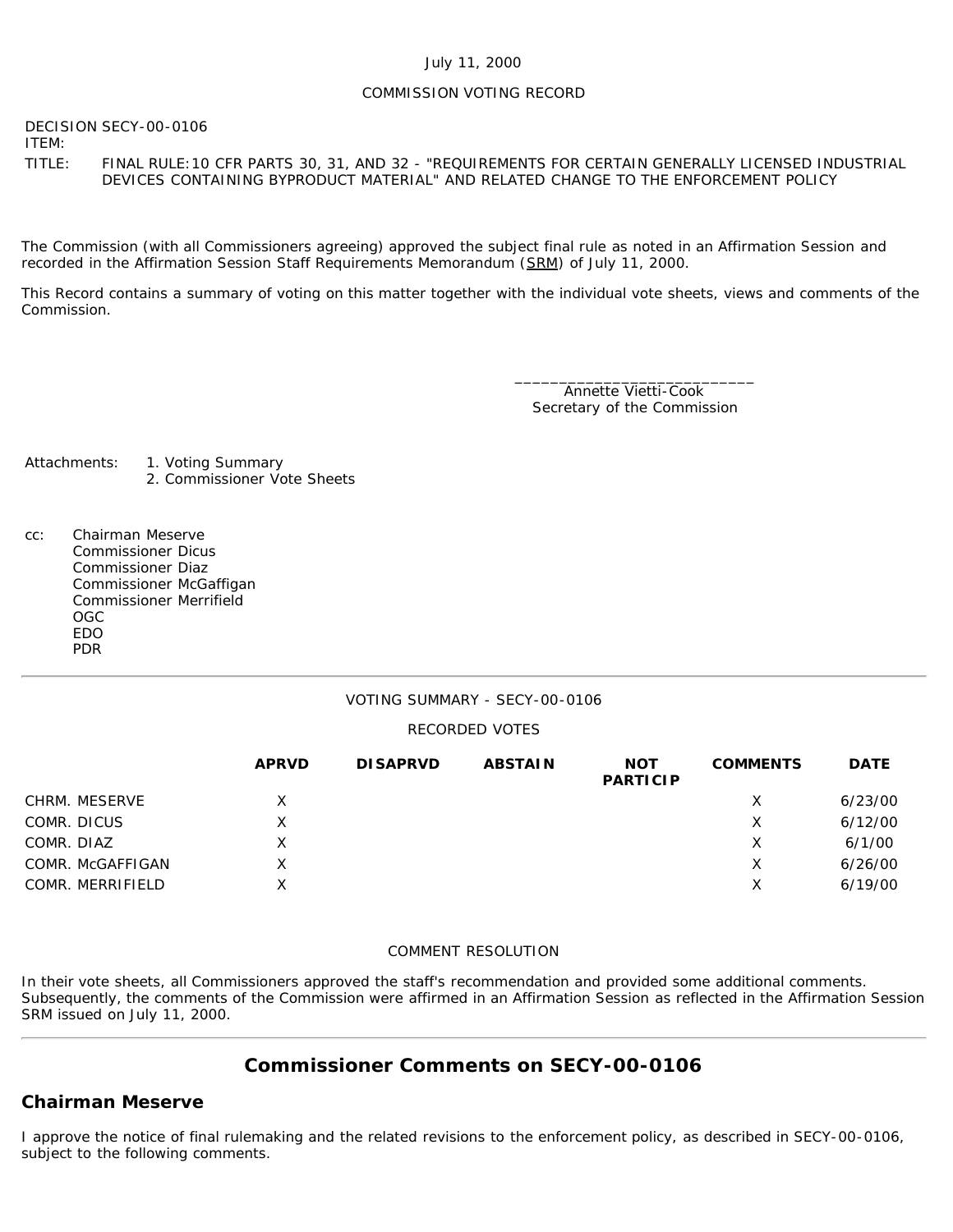- I support the views of Commissioners Dicus, Diaz, and Merrified for staff to 1) change the compatibility category for Agreement States for all of [10 CFR 31.5](http://www.nrc.gov/reading-rm/doc-collections/cfr/part031/part031-0005.html) to Compatibility Category B and 2) change the compatibility category for Agreement States for [10 CFR 31.6](http://www.nrc.gov/reading-rm/doc-collections/cfr/part031/part031-0006.html) to Compatibility Category B. Modification of the Federal Register notice and the Regulatory Analysis will be necessary.
- I support the views of Commissioners Dicus and Merrifield for staff to 1) report back to the Commission, after a specified period of time implementing this new rule and its registration system (e.g., one to two years), to provide its experiences and recommendations for a national database and 2) report back to the Commission, as soon as reasonably possible, on expediting the process of electronic transmittal by distributors of quarterly reports and other data.

# **Commissioner Dicus**

Let me first state that I strongly support the staff's initiatives and continued hard work in providing the Commission a wellbalanced and thorough proposal for a final rulemaking that I believe significantly improves the accountability of generally licensed sources and devices. As the staff is well aware, there has been much attention directed by international safety organizations and national authorities at the potential radiation and environmental hazards associated with lost or misplaced sources and devices. Ensuring that radiation and environmental safety is consistent with societal expectations is a challenge to all concerned and I am pleased to be involved with one of the first agencies to make these proposed changes final as another step in ensuring the public's health and safety. This is a final rule that I heartily endorse and offer the following comments for consideration.

First, I recommend that Compatibility Category B be required for §§31.5(c)(13) and 31.6. As the staff so clearly indicates in the rulemaking package, there are significant transboundary implications associated not only with 10 CFR Section 31.5, but for specific requirements for registration (§§31.5(c)(13) and 31.6). While it is commendable that the NRC give flexibility to States that already have regulations in place for generally-licensed sources and devices, I believe that it is necessary, because of these transboundary implications, that Compatibility Category B be required. In addition, I note that if there ever is hope for a national database in this arena, the assignment of Category B is a step in the right direction.

As to the issue of a national database, I would ask that the staff be prepared to report back to the Commission, after a specified period of time implementing this new rule (e.g., one to two years), to provide its experience and recommendations for a national database.

Finally, I strongly recommend that the staff expedite the process of electronic transmittals of the quarterly report data to allow distributors to transmit this, as well as other reporting information electronically. This will not only to ease the burden of distributors, but should require significantly less NRC staff and contractor support, as well. In an era of paperless transactions, and in an agency strongly supportive of electronic media, I would request that the staff report back to the Commission on this issue as soon as reasonably possible.

Once again I highly commend the staff for their efforts and for succinctly addressing one of many important health and safety issues facing the Commission today.

# **Commissioner Diaz**

I continue to believe it is necessary for NRC to ensure that general licensees can ensure appropriate handling of and be accountable for their devices. I also believe that this rule is an efficient and effective mechanism for achieving this objective. Therefore, I approve the notice of final rulemaking and the revision to the enforcement policy with the following comments.

I agree with the staff's proposal that the general license requirements should be a Compatibility Category B for Agreement States. However, I disagree with the proposal that the section dealing with the registration requirements, 10 CFR 31.5(c)(13), be a Compatibility Category C for Agreement States. Allowing registration requirements to be Compatibility Category C could lead to 32 different sets of registration requirements. I believe that the transboundary implications associated with both distribution and general licensees' accountability of devices are sufficient to support Compatibility Category B for the rule in toto. Consistent regulations are necessary to ensure that distributors provide general licensees with complete and accurate information about all of their licensing requirements, including registration requirements. The main purpose of registration is to improve general licensees' accountability of devices. Allowing Agreement States to implement different registration requirements, possibly covering types of devices different than those included in 10 CFR 31.5(c)(13), could lead to different levels of assurance of accountability. This could result in lost devices, due to less stringent registration requirements in one jurisdiction, being in the public domain of another jurisdiction. Therefore, all of 10 CFR 31.5 should be a Compatibility Category B for Agreement States.

I also disagree with the proposal that the general license for servicing of devices, 10 CFR 31.6, be a Compatibility Category C for Agreement States. Specifically, this provision grants a general license for distributors to install and service devices used by general licensees. Since these activities are essential to the distribution and safe use of the devices, I believe that this regulation has significant transboundary implication. Therefore, 10 CFR 31.6 should be a Compatibility Category B for Agreement States.

The staff has noted that it needs to obtain OMB clearance for the registration form before registration can begin. The staff estimates that this process will take about 6 months. Therefore, the staff should initiate the first round of registration within 6 months of Commission approval of this final rule. If implementation needs to be delayed, the staff should notify the